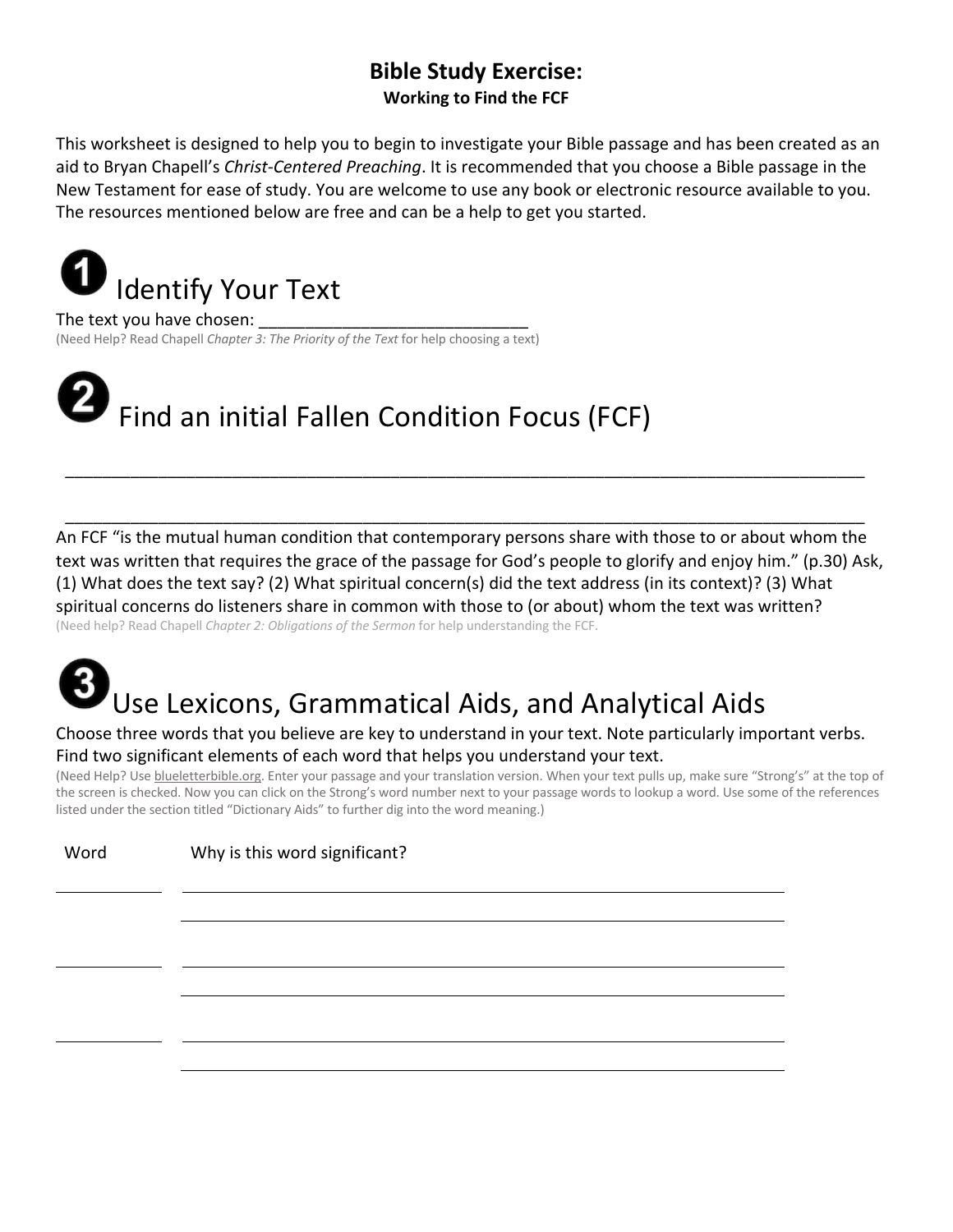## Use a Concordance

#### Choose one word from above and use a concordance to help you investigate it's use in the Bible. How is that word used similarly in different passages? How is that word used differently in different passages?

(Need Help? Use blueletterbible.org to find your passage as above. Click the Strong's number next to one of your words. Can you see the section with the title "Greek Inflections of {your word}"? Those are different forms of your Greek word. Click on them one at a time. You are an advanced Bible student! You are now searching for every occurrence of that same Greek word regardless of how it was translated in your Bible.)



#### Pick three additional translations. Read them. Which four translations have you chosen? Why?

(Need Help? Use blueletterbible.org to select different translations. Read this article

(https://www.christianbook.com/page/bibles/about-bibles/about-translations/) for an explanation as to the three broad categories of translations. Which category did your selected translations fit into?)

#### Translations Chosen: \_\_\_\_\_\_\_\_\_\_\_\_ \_\_\_\_\_\_\_\_

### Bible Dictionaries, Encyclopedias, and Handbooks

#### **A**. Use a Bible Dictionary to lookup some key nouns or names in your passage. What are three key findings that help you with your passage?

(Need help? Use biblegateway.com. Click "Study" from the menu at the top and then click "More Resources" under the "Study" column. Scroll down and click "Dictionaries/Encyclopedia." Scroll down to "Easton's Bible Dictionary" and click the first letter of the word you want to look up. Find and click on your word.)

\_\_\_\_\_\_\_\_\_\_\_\_\_\_\_\_\_\_\_\_\_\_\_\_\_\_\_\_\_\_\_\_\_\_\_\_\_\_\_\_\_\_\_\_\_\_\_\_\_\_\_\_\_\_\_\_\_\_\_\_\_\_\_\_\_\_\_\_\_\_\_\_\_\_\_\_\_\_\_\_\_\_\_\_\_\_

\_\_\_\_\_\_\_\_\_\_\_\_\_\_\_\_\_\_\_\_\_\_\_\_\_\_\_\_\_\_\_\_\_\_\_\_\_\_\_\_\_\_\_\_\_\_\_\_\_\_\_\_\_\_\_\_\_\_\_\_\_\_\_\_\_\_\_\_\_\_\_\_\_\_\_\_\_\_\_\_\_\_\_\_\_\_

\_\_\_\_\_\_\_\_\_\_\_\_\_\_\_\_\_\_\_\_\_\_\_\_\_\_\_\_\_\_\_\_\_\_\_\_\_\_\_\_\_\_\_\_\_\_\_\_\_\_\_\_\_\_\_\_\_\_\_\_\_\_\_\_\_\_\_\_\_\_\_\_\_\_\_\_\_\_\_\_\_\_\_\_\_\_

#### **B**. Use a Bible Handbook to grasp an overview of your book of the Bible. Summarize the book of the Bible where your passage is located below:

\_\_\_\_\_\_\_\_\_\_\_\_\_\_\_\_\_\_\_\_\_\_\_\_\_\_\_\_\_\_\_\_\_\_\_\_\_\_\_\_\_\_\_\_\_\_\_\_\_\_\_\_\_\_\_\_\_\_\_\_\_\_\_\_\_\_\_\_\_\_\_\_\_\_\_\_\_\_\_\_\_\_\_\_\_\_

\_\_\_\_\_\_\_\_\_\_\_\_\_\_\_\_\_\_\_\_\_\_\_\_\_\_\_\_\_\_\_\_\_\_\_\_\_\_\_\_\_\_\_\_\_\_\_\_\_\_\_\_\_\_\_\_\_\_\_\_\_\_\_\_\_\_\_\_\_\_\_\_\_\_\_\_\_\_\_\_\_\_\_\_\_\_

\_\_\_\_\_\_\_\_\_\_\_\_\_\_\_\_\_\_\_\_\_\_\_\_\_\_\_\_\_\_\_\_\_\_\_\_\_\_\_\_\_\_\_\_\_\_\_\_\_\_\_\_\_\_\_\_\_\_\_\_\_\_\_\_\_\_\_\_\_\_\_\_\_\_\_\_\_\_\_\_\_\_\_\_\_\_

(Need Help? There are many Bible Handbooks that are helpful. You can find an archived copy of Halley's Bible Handbook online (https://archive.org/details/HalleysBibleHandbookHenryH.Halley). Read the entire section that talks about your book of the Bible.)